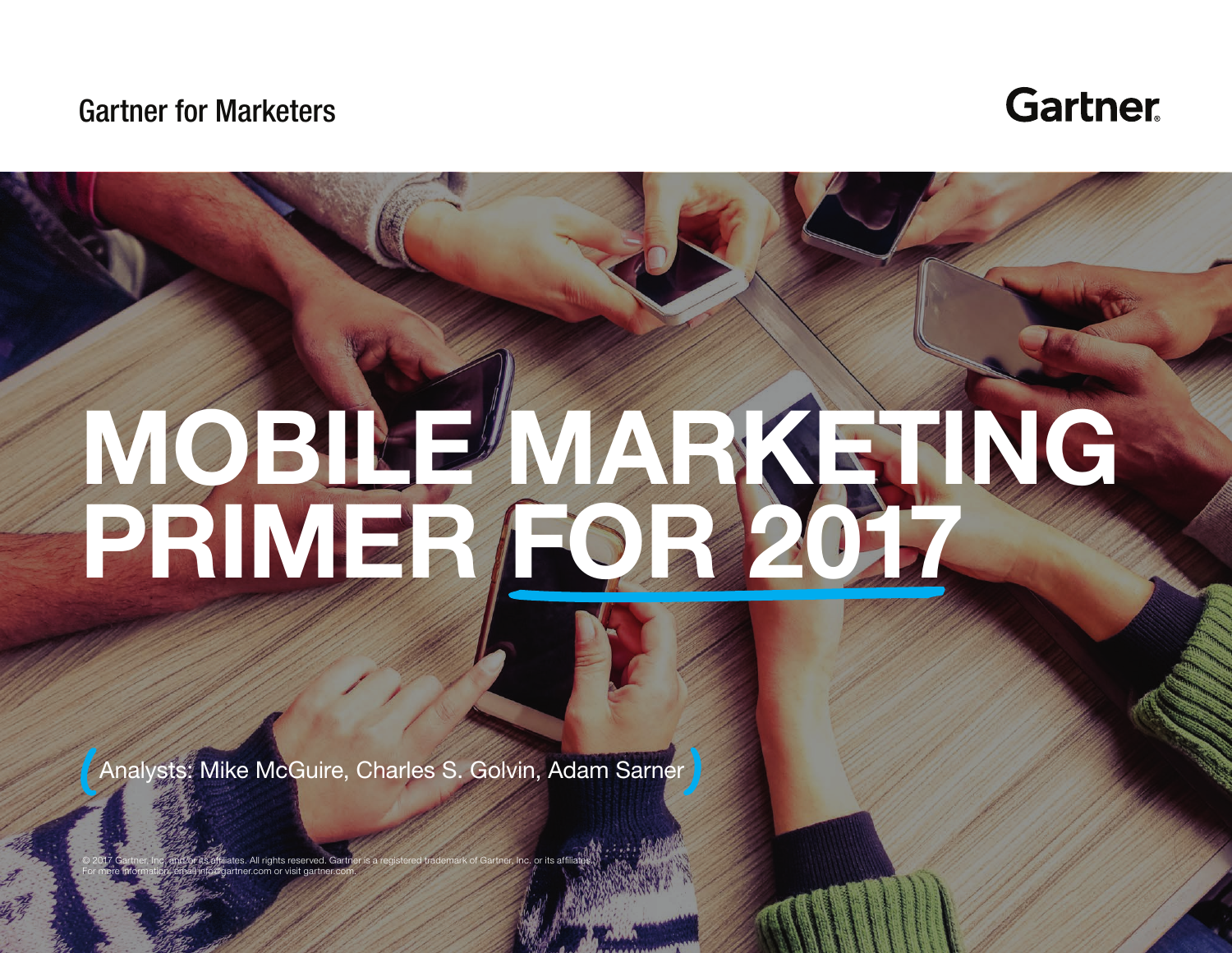# **SUMMARY**

Mobile marketing techniques enable marketing leaders to engage audiences at any time and virtually any place. Identify your mobile marketing type, erect a mobile marketing analytics foundation, and build the skills and technology stack to develop a connected mobile marketing strategy.

#### Scope

Effective mobile marketing balances targeting audiences with gathering data on how mobile device use informs marketing strategy, which is critical to successful multichannel marketing teams.

Gartner's mobile marketing research helps you:

- Make the case for turning mobile into the great connector of a marketing team.
- Determine whether a "mobile extender" or "mobile-centric" approach best suits your organization.
- Navigate the complex and varied landscape of mobile-focused technology providers.
- Develop and manage the drive to real-time engagements.



**By 2018, more than 50% of customers will use mobile first for all their online activities.** 

Published: 6 January 2017 ID: G00318262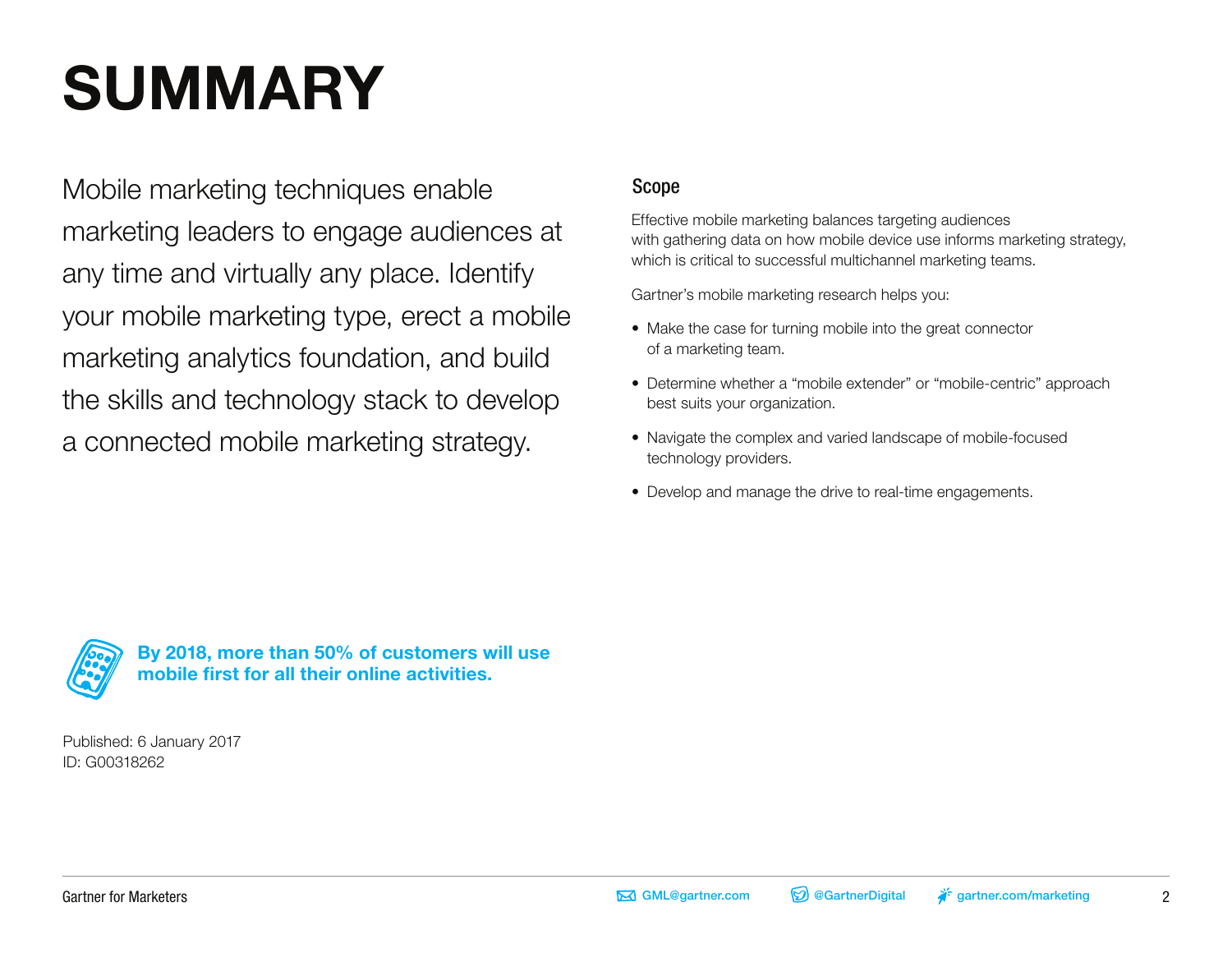## **ANALYSIS**

View your mobile marketing strategy as a process of blending technologies and techniques that enable you to reach customers and prospects at any moment throughout the purchase and ownership cycle. Mobile devices, smartphones in particular, are sensors and conduits of contextual information such as location. They also provide insight about preferences and interests gleaned from a customer's or prospect's social media engagement, and online and offline purchases. Also, these devices indicate how customers and prospects use search and discovery tools, which helps you identify and respond to signals of purchase intent.

Successful mobile engagements, whether continuous or episodic, begin with affirming how customers or prospects want to engage via their mobile device. Take advantage of key data elements offered through mobile interactions — location, time, and a user's social and physical world connections (places) — then layer them with insights that emerge from and extend beyond the mobile channel. Elements such as purchase intent — signaled by searching and browsing on sites or within apps or purchase history allow you to personalize experiences beyond knowing where someone is, or the conditions or stimuli around them. These elements may be the most important contributors to a successful interaction.

Without a clear and definitive mobile strategy based on a solid understanding of your customers' mobile preferences — gleaned via investments in mobile marketing analytics — the mobile device's unique capabilities can also create the risk of delivering a negative experience. This is because of the real-time and potentially intrusive nature of this medium.

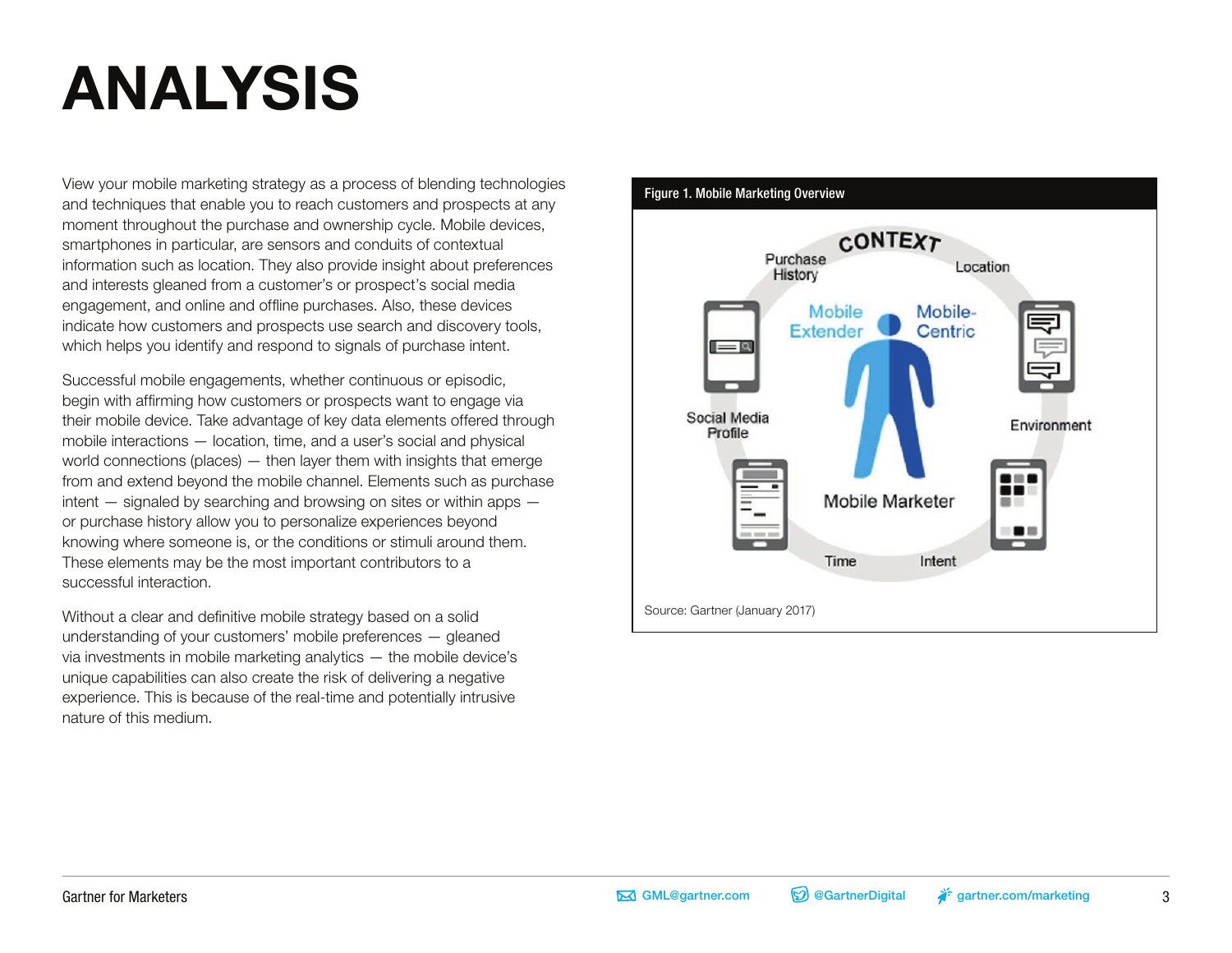#### Top Challenges and How Gartner Can Help

Designing and implementing an effective connected mobile marketing strategy requires identifying the necessary internal and external resources — people, processes and technologies. A foundation of analytics is the prime characteristic of such a strategy, which ensures that mobile marketing efforts can activate, or be activated by, other elements in the marketing organization. Our research helps marketers answer the following key questions.

#### **How do I make a case for mobile marketing?**

Marketing leaders — some carrying a mobile-specific title, some as marketing engagement or marketing growth specialists — are frequently challenged to justify investments in mobile marketing. Put simply: If you shortchange outlay in mobile marketing analytics, then you will not realize your objectives. Without a firm basis in analytics, you will be unable to refute others' skepticism about mobile's contribution to your overall marketing goals.

Companies in the hospitality, ticketing, retail and transportation industries are generating significant revenue by focusing on enabling specific functionality — straightforward, frictionless transactions or discovery. Analytics often reveal the best opportunities to create meaningful engagement.

Leading mobile marketers, such as Live Nation Entertainment and Starbucks, emphasize the use of analytics to obtain customer insights that enable them to optimize mobile engagements and drive real business value. Live Nation, the live-events producer and ticketing company, has repeatedly noted in financial results and at industry conferences that its investments in mobile apps and digital marketing have increased fan engagement and improved the purchase flow in the mobile channel. The company noted in recent financial disclosures that 27% of total

ticket sales now take place on mobile devices.<sup>1</sup> Starbucks executives noted in March 2016 that the company's mobile app accounted for 21% of all transactions at its Starbucks-owned stores.<sup>2</sup> What's the common link? Focusing the app's functionality of convenient, reliable, timely transactions or content delivery. Marketers must traverse the mobile analytics and emerging mobile platform landscape, continually refine their engagement approach, and prove that mobile interactions have a direct link to the bottom line.

#### **Planned Research**

- How to "get" mobile  $-$  Harnessing mobile marketing's power requires more than a mobile-friendly website or app. Use this research to gain the strategic and tactical insights designed to build a strong mobile marketing foundation in your marketing team. Included will be information on analytics, techniques and mobile marketing platforms.
- Develop a mobile marketing approach for big and small changes Marketing leaders focused on mobile need to avoid a set-and-forget mindset with their mobile marketing strategies. We will highlight best practices and insight to evolve your approach for consumer behavior and technology evolution.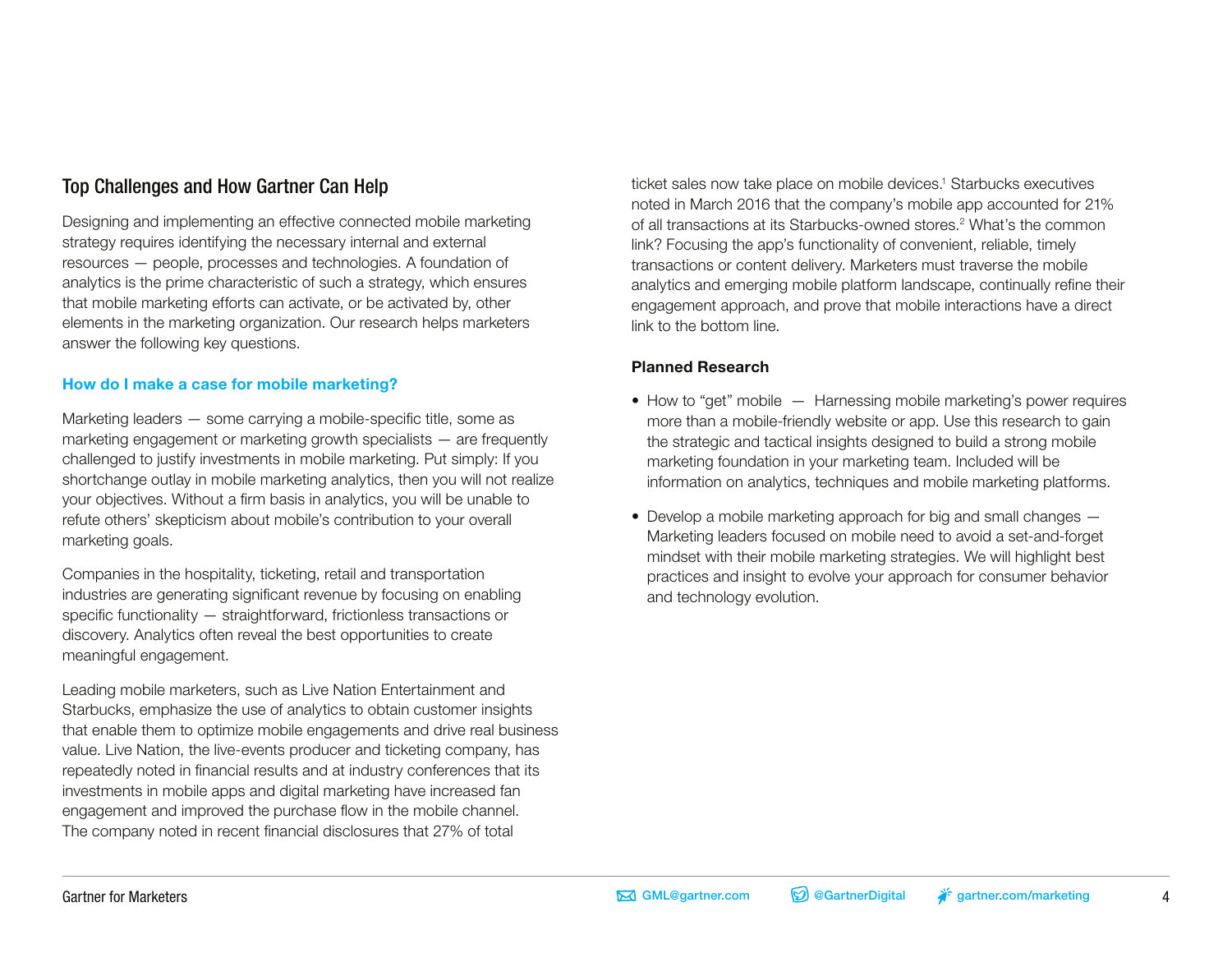#### **Which approach will best fit my marketing requirements: mobile extender or mobile-centric?**

These two strategic archetypes describe high-level approaches that use mobile marketing techniques and technologies to connect and create dialogues with prospects and clients. Too often mobile marketing strategies are nothing but a collection of tactics or techniques. Gartner defines the two types as follows:

- Mobile extenders' primary mobile engagements are in the form of adaptations of desktop interactions — via web presence, advertising and search. Mobile does not enable a unique form of connection to customers and prospects, but rather extends their existing connections to a different form factor.
- Mobile-centric marketers take advantage of the distinct capabilities of mobile devices and engage their customers and prospects in a unique and compelling way that is not possible using techniques derived from the desktop. For example, an app that combines real-time location information and a customer's preferences to give a personalized view of a store's specials as the customer approaches the storefront.

Mobile extenders are not automatically "behind the innovation curve" nor are mobile-centric marketers automatically on the cutting edge when it comes to mobile marketing techniques. However, extenders need to caution against complacency and avoid taking a "set-and-forget" approach. The mobile-centric camp needs to guard against "bright shiny object" syndrome. A lack of vigilance in avoiding these pitfalls will likely yield negative outcomes.

Beyond identifying which mobile marketing archetype aligns with your organization's strategy, be clear about the maturity of mobile technologies and the advanced state of consumer adoption of mobile devices. Few techniques or engagement modes are beyond the reach of a skilled digital marketing team that's been attentive to and capitalizing on mobile. Multichannel experience and flexibility will prove far more valuable to teams than any mobile technology or marketing specialization.

Gartner helps you define a successful mobile marketing strategy that offers a ladder of interactions for your customers and prospects to climb: They choose the rung that best suits their needs based on context. A B2B marketer typically deals with longer sales cycles, a smaller customer base and products with complex manufacturing or distribution requirements, compared with a B2C marketer of consumer packaged goods or a media company. Gartner helps you jump-start this process by identifying the proven techniques, technologies and vendors that map to your chosen mobile marketing strategy.

#### **Planned Research**

- Best practices for defining your mobile marketing strategy Mobile marketing solutions range from narrowly focused point solutions to multifaceted marketing clouds. We help you find the right tools and techniques for making mobile the connector of a multichannel marketing team.
- Expanding the role of mobile messaging and mobile wallet in your marketing strategies — Use our research best practices to understand how focusing on mobile can bridge mobile extender and mobile-centric approaches.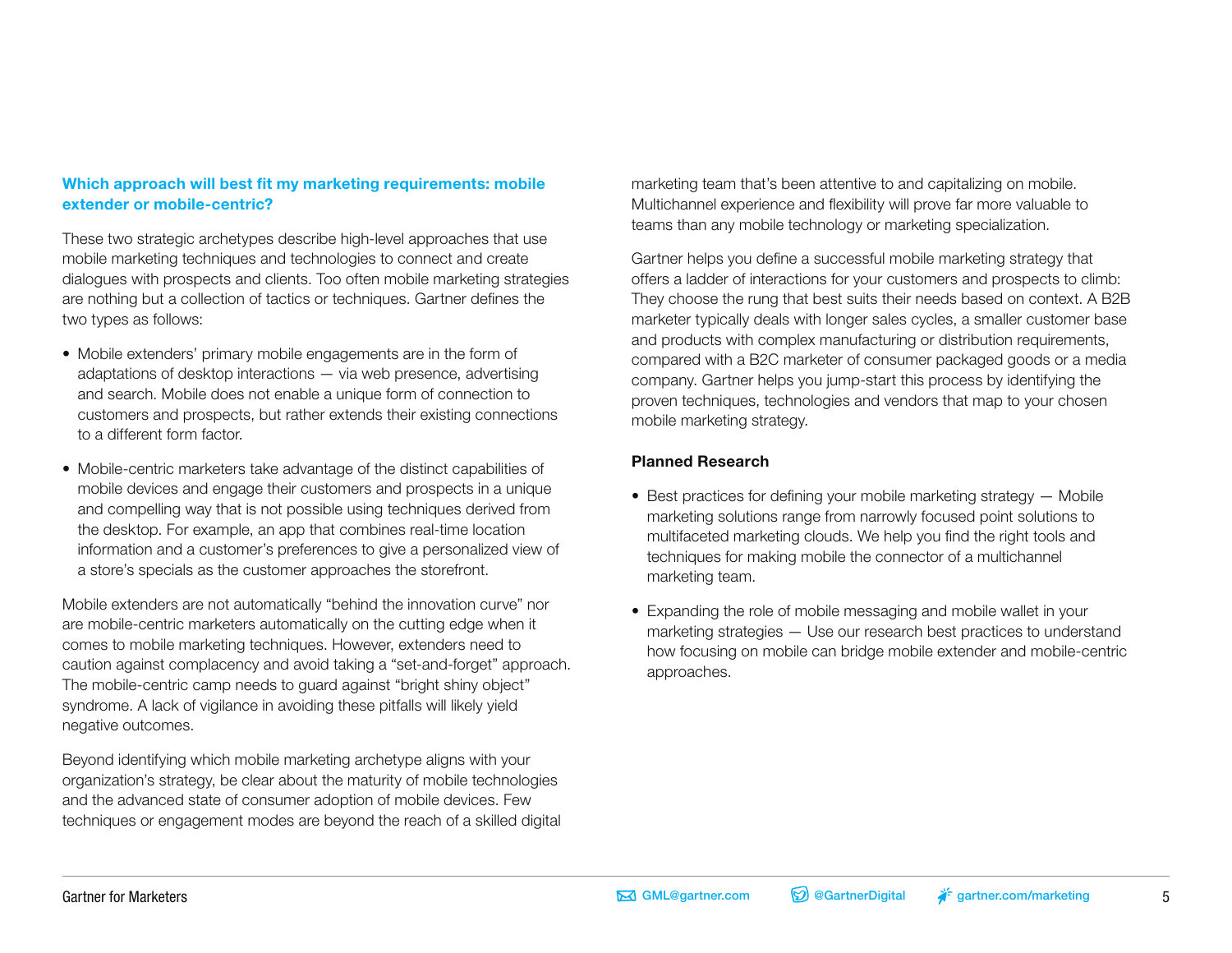#### **How do I mobilize my brand to deliver real business value via mobile marketing?**

A company's mobile value proposition should extend beyond treating mobile as just a channel. Understanding how a mobile engagement or experience embodies a brand's value proposition is crucial to success, particularly in the development of a complete customer experience.

Mobile can serve two roles within a marketing team:

- A complement to other channels, such as email, search marketing, social marketing and digital commerce
- An amplifier of these channels

Marketing activities that are adjacent to a transaction, such as coupons, promotion, loyalty and resell/upsell, previously stood independently. Now, with these elements potentially integrated into the transaction via the mobile device, and the emerging engagement models enabled by new technologies such as Bluetooth beacons and the Internet of Things, you must be able to tie these together seamlessly. Exploit mobile's ability to link to and activate the engagement points controlled by peers in multichannel, social, email and web marketing teams.

#### **Planned Research**

- Engaging customers in mobile throughout the buy-own-advocate cycle — Customers and prospects use their mobile devices at all stages of their purchase and postpurchase journeys. Look to our research for best practices for exploiting the power of mobile payments and mobile wallets.
- Mobile marketing maturity  $-$  Marketing leaders know that the maturity and effectiveness of their mobile marketing efforts comes with time and effort, not simply purchasing a new tool. Use our assessment tools and guidance to understand how to advance from level to level on a multistage maturity model and help your marketing teams evolve their mobile efforts.

Understanding how a mobile engagement or experience embodies a brand's value proposition is crucial to success.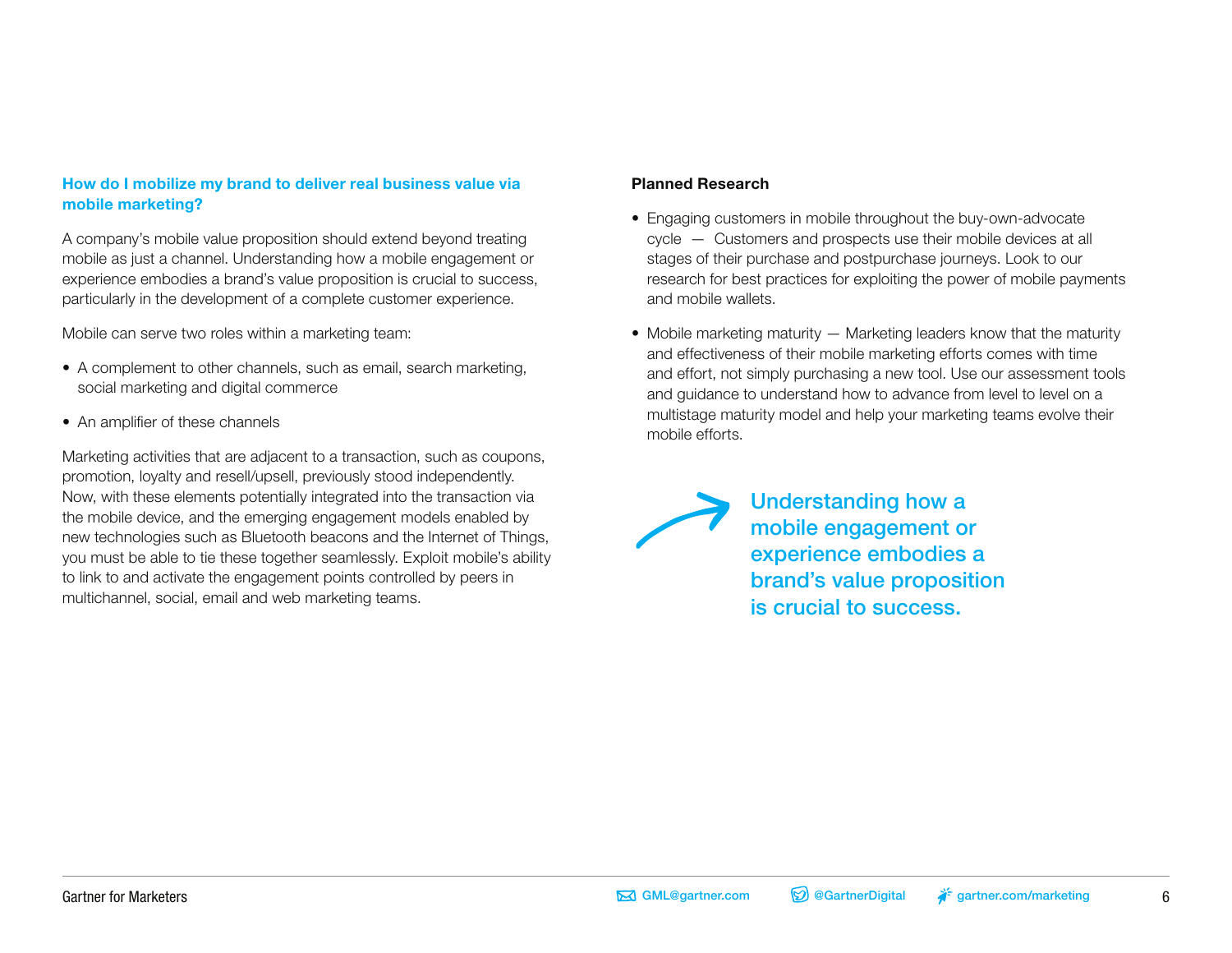#### **How do I leverage real-time engagement?**

The best marketing strategies use analytics to ensure their campaigns are hitting the key performance indicators defined by management. Mobile marketing is no different. Predictive analytics and location data management tools are two of the most alluring and important capabilities for mobile marketers. Effectively anticipating customer or prospect needs/wants and being able to leverage location information to deliver the most relevant and compelling offers can make the difference between also-ran mobile marketing efforts and the kinds of campaigns and engagements that can move the needle on marketing's effectiveness and business results.

The widespread availability of mobile marketing analytics solutions and digital marketing hubs puts the insights necessary to measure the effectiveness of your mobile marketing strategies and tactics within easy reach (see **["Market Guide for Mobile Marketing Analytics, 2015"](https://www.gartner.com/document/code/255411?ref=grbody&refval=3564117)**). Whether looking for mobile web analytics or app analytics, these solutions are critical to understanding how to meet the customer or prospect on their terms. Why send a discount when relevant, value-added content will do? Mobile analytics help inform the timing and targeting of mobile offers and experiences.

Predictive analytics and location data management tools are two of the most alluring and important capabilities for mobile marketers.

#### **Planned Research**

- Using new forms of real-time engagement Our research will identify messaging technologies and how they enable real-time and contextually aware dialogues with customers and prospects. Use this research to best develop your company's mobile messaging profile.
- Measure for success Marketing leaders, particularly those focused on mobile marketing, face the challenge of proving the business value of their efforts. Use our research on identifying mobile marketing analytics providers, location data management and contextual data providers to ensure your mobile marketing efforts are always quantified.

#### **Related Priorities**

| <b>Table 1. Related Priorities</b>                    |                                                                                                                                                                                                             |
|-------------------------------------------------------|-------------------------------------------------------------------------------------------------------------------------------------------------------------------------------------------------------------|
| <b>Priority</b>                                       | <b>Focus</b>                                                                                                                                                                                                |
| Marketing<br>Technology and<br><b>Emerging Trends</b> | How brands engage with people and their devices is transforming the<br>customer journey.                                                                                                                    |
| Customer<br>Experience                                | Customer experience (CX) management is the practice of designing and<br>reacting to customer interactions so as to meet or exceed expectations<br>and increase customer satisfaction, loyalty and advocacy. |
| Multichannel<br>Marketing                             | Multichannel marketing constitutes continual, orchestrated engagement<br>across digital and traditional customer touchpoints.                                                                               |
| Digital Commerce                                      | Digital commerce involves the use of digital marketing technology,<br>$techniques$ and channels $-$ together with data-driven insights and<br>digital content $-$ to drive commerce revenue.                |
| Advertising                                           | Advertising now encompasses the creation, delivery and orchestration<br>of precision-targeted marketing messages across channels and in real<br>time.                                                       |
|                                                       |                                                                                                                                                                                                             |

Source: Gartner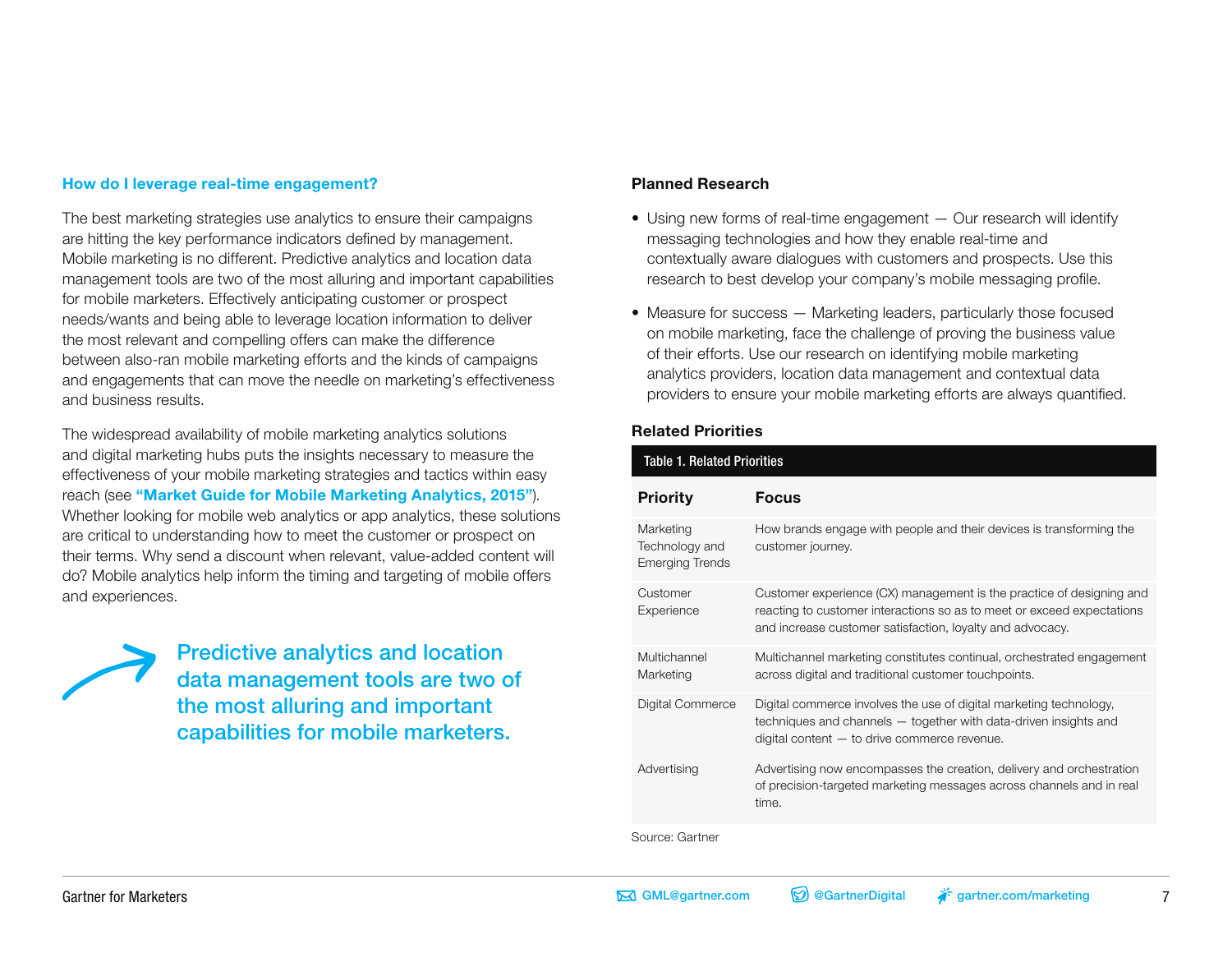### **GARTNER RECOMMENDED READING**

#### Suggested First Steps

["Maturity Model for Mobile Marketing"](https://www.gartner.com/document/code/254030?ref=grbody&refval=3564117) 

["Two Types of Mobile Marketers: Which One Are You?"](https://www.gartner.com/document/code/316205?ref=grbody&refval=3564117) 

["Mapping the Mobile Customer Decision Journey"](https://www.gartner.com/document/code/272181?ref=grbody&refval=3564117) 

#### Essential Reading

["Market Guide for Mobile Marketing Analytics"](https://www.gartner.com/document/code/265392?ref=grbody&refval=3564117) 

#### ["Mobile Marketing Strategic Insight — Stop the Debate About](https://www.gartner.com/document/code/272185?ref=grbody&refval=3564117)  [Native App or Mobile Web"](https://www.gartner.com/document/code/272185?ref=grbody&refval=3564117)

 © 2017 Gartner, Inc. and/or its affiliates. All rights reserved. Gartner is a registered trademark of Gartner, Inc. or its affiliates. This publication may not be reproduced or distributed in any form without Gartner's prior written permission. If you are authorized to access this publication, your use of it is subject to the Usage Guidelines for Gartner Services posted on gartner.com. The information contained in this publication has been obtained from sources believed to be reliable. Gartner disclaims all warranties as to the accuracy, completeness or adequacy of such information and shall have no liability for errors, omissions or inadequacies in such information. This publication consists of the opinions of Gartner's research organization and should not be construed as statements of fact. The opinions expressed herein are subject to change without notice. Although Gartner research may include a discussion of related legal issues, Gartner does not provide legal advice or services and its research should not be construed or used as such. Gartner is a public company, and its shareholders may include firms and funds that have financial interests in entities covered in Gartner research. Gartner's Board of Directors may include senior managers of these firms or funds. Gartner research is produced independently by its research organization without input or influence from these firms, funds or their managers. For further information on the independence and integrity of Gartner research, see "Guiding Principles on Independence and Objectivity."

Representative Analysts [Mike McGuire](https://www.gartner.com/marketing/analysts/mike-mcguire.html) 

#### [Charles Golvin](https://www.gartner.com/marketing/analysts/charles-golvin.html)

#### Evidence

<sup>1</sup> [Live Nation Entertainment's Form 10-Q](http://s1.q4cdn.com/788591527/files/doc_financials/2016/Q3/10Q-Q3-2016-As-Filed.pdf) for first three quarters for 2016.

<sup>2</sup> "Starbucks Takes Its Pioneering Mobile-Phone App to Grande Level" Bloomberg Technology, 30 March 2016.